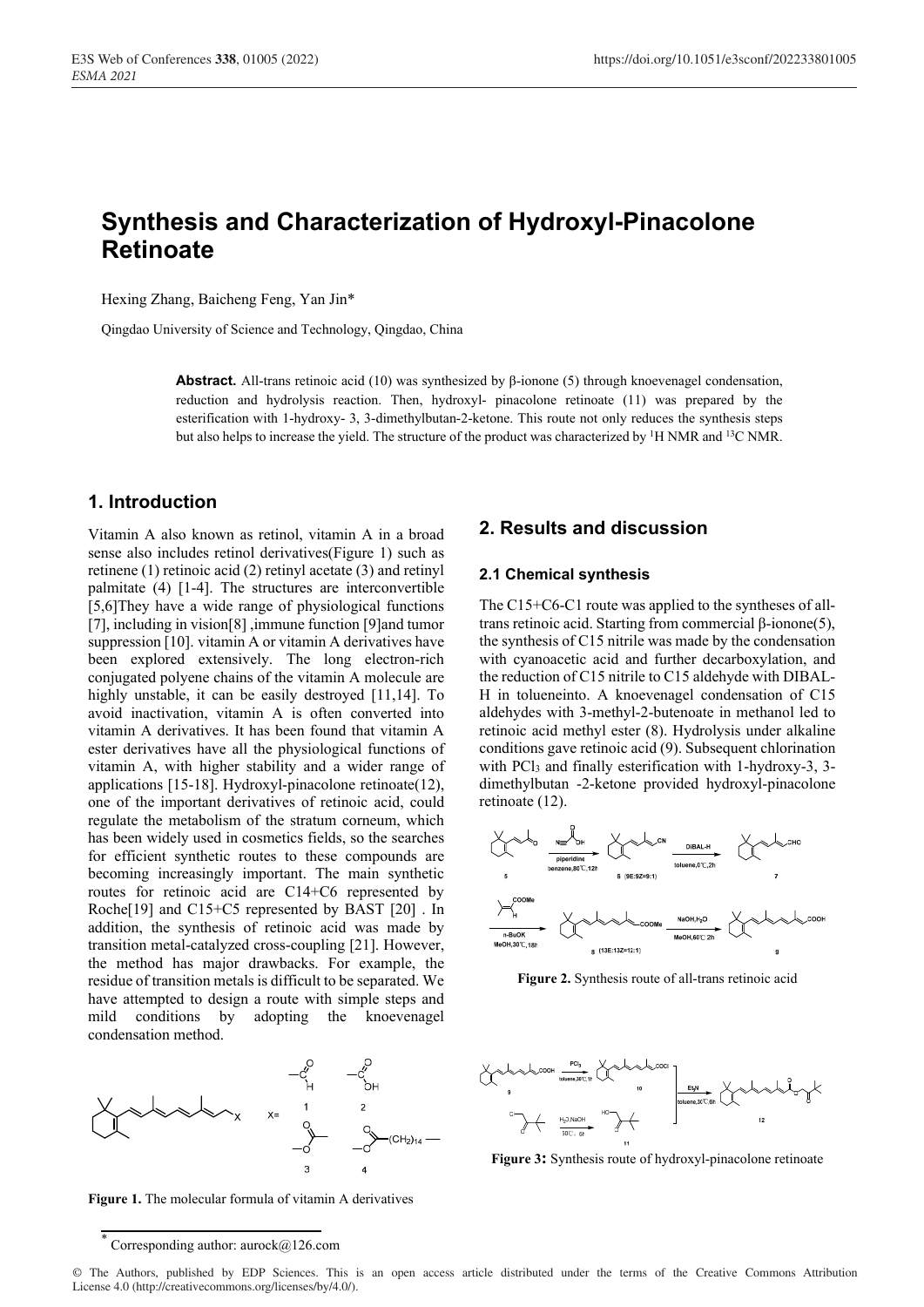**Table 1** Influence of the PCl3 dosage on the synthesis of

| compound(10)       |              |           |  |
|--------------------|--------------|-----------|--|
| n(retinoic         | Quality $/g$ | $Yield\%$ |  |
| $acid$ :n $(PCl3)$ |              |           |  |
| 1:0.5              | 14.6         | 65.7      |  |
| 1:0.6              | 19.18        | 86.0      |  |
| 1:0.7              | 20.5         | 92.0      |  |
| 1:0.8              | 18.5         | 91.2      |  |
|                    |              |           |  |

As can be seen from Table 1, the yield gradually increased as the dosage of  $\text{PCl}_3$  increased, and when n(retinoic acid): $n(PCl<sub>3</sub>) = 1:0.7$ , the product quality was 20.5g, yield 92%, and the dosage continued to increase with a slight decrease in yield. Therefore, the optimum amount of PCl<sub>3</sub> is n(retinoic acid): $n(PCl_3) = 1:0.7$ .

**Table 2** Influence of the Triethylamine dosage on the

| synthesis of compound(12) |              |           |  |
|---------------------------|--------------|-----------|--|
| $n$ (Compount 10):        | Quality $/g$ | $Yield\%$ |  |
| $n$ (Et <sub>3</sub> N)   |              |           |  |
| 1:1.0                     | 15.6         | 65.3      |  |
| 1:1.2                     | 19.8         | 82.8      |  |
| 1:1.5                     | 16.5         | 79.0      |  |

As can be seen from Table 2, the yield gradually increased with the increase of triethylamine dosage, when n(retinyl chloride): n(triethylamine) = 1:1.2, the product quality was 19.8g, yield 82.8%. Therefore, the optimum amount of triethylamine is n(retinyl chloride): $n(Et_3N) = 1:1.2$ .

**Table 3** Influence of the dropping time of compound(11)on

| the synthesis of compound $(12)$ |         |  |  |
|----------------------------------|---------|--|--|
| Quality/g                        | Yield/% |  |  |
| 15.6                             | 65.3    |  |  |
| 17.5                             | 73.2    |  |  |
| 19.8                             | 82.8    |  |  |
| 18.9                             | 81.5    |  |  |
|                                  |         |  |  |

As can be seen from Table 3, the yield gradually increased with the extension of the titration time, and the product quality was 19.5g with a yield of 82.8% at a titration time of 30min, and the yield decreased slightly with further extension. Therefore, the optimum titration time is 30 min. **Table 4** Influence of the time on the synthesis of

| compound(12) |           |         |  |
|--------------|-----------|---------|--|
| Time/h       | Quality/g | Yield/% |  |
| 2            | 14.6      | 61.1    |  |
| 4            | 19.8      | 82.8    |  |
| 5            | 19.5      | 81.8    |  |
|              | 19.1      | 81.3    |  |

As can be seen from Table 4, the reaction yield increases with the increase of reaction time, when the reaction time is 4h the yield is the largest, 82.8% continue to increase the reaction time yield increase is not obvious, because with the increase of time by-products increase, the yield decreases. Therefore, the optimum reaction time is 4h.

| Table 5 Influence of the temperature on the synthesis of |  |  |
|----------------------------------------------------------|--|--|
|                                                          |  |  |

| compound(12)    |           |         |
|-----------------|-----------|---------|
| $Temp^{\circ}C$ | Quality/g | Yield/% |
| 10              | 15.6      | 65.3    |
| 20              | 17.5      | 73.2    |
| 30              | 19.8      | 82.8    |
| 40              | 18.6      | 77.8    |

As can be seen from Table 5, with the increase of temperature, the yield gradually increased, and the product quality was 19.8g with a yield of 82.85% at a temperature of 30°C. The yield decreased slightly when the reaction temperature continued to increase. Because the reaction temperature is too high to produce more byproducts, so the yield is reduced, therefore, the best reaction temperature is 30 ℃.

## **3. Experimental section**

#### **3.1 General**

All chemicals are purchased from commercial sources and do not require further purification.  ${}^{(1}H\&{}^{13}C)$  spectram were recorded in CDCl3/DMSO-d6 on a Bruker Avance 500 MHz. Samples are analyzed by high performance liquid chromatograph P230 (Dalian Elite Corporation) and gas chromatograph GC-6890 (Jinglu Weiye Corporation)

#### **3.2 Synthesis of 3-methyl-5-(2, 6, 6-trimethyl-1 cyclohexen-1-yl)-2, 4-Pentadienenitrile (6)**

β-ionone (5) (20g,10mmol) was suspended in benzene(100ml) and a solution of cyanoacetic acid(13.2g,15mmol) was added. Subsequent addition of piperidine (15ml), holding reaction at 80°C for 12 h. At the end of the reaction water was added . Mixture extracted with ethyl acetate. Organic phase is concentrated.Purification by silica column chromatography eluting with 1% ethyl acetate/petroleum ether to gave the compound 6 (17.5g, 78%,  $E/Z=9:1$ ). <sup>1</sup>H NMR (500 MHz, CDCl3) δ 6.50 (d, J=16.1 Hz, 1H), 6.11 (d, J=16.1Hz, 1H), 4.62 (s, 1H), 2.44(s,3H), 1.92 (t, 2H), 1.71(s,3H), 1.61(m,2H), 1.32(m,2H), 1.01(s,6H);<sup>13</sup>C NMR (126 MHz, CDCl3) δ 208.16, 136.5, 126.3, 42.2, 31.0, 23.6, 22.5, 17.6, 16.8.

#### **3.3 Synthesis of 3-Methyl-5-(2, 6, 6 trimethylcyclohex-1-enyl) penta -2, 4-dienal (7)**

Compound 6 (18g, 83.7mmol) was added to dry toluene(120ml), cooled to 0°C and DIBAL-H (1M in toluene, 83.7ml) is added to hold the reaction for 2 h. A refrigerated solution of  $1M H_2SO_4$  was added .Mixture extracted with ether, Organic phase is concentrated. Purification by silica column chromatography eluting with 10% Et2O/hexane to gave the compound 7 (14.5g, 74.4%).1 H NMR (500Hz, CDCl3)δ 10.06 (d,J=8.1Hz,1H), 6.52 (d, J=16.2Hz, 1H), 6.18 (d,J=15.6Hz, 1H), 5.84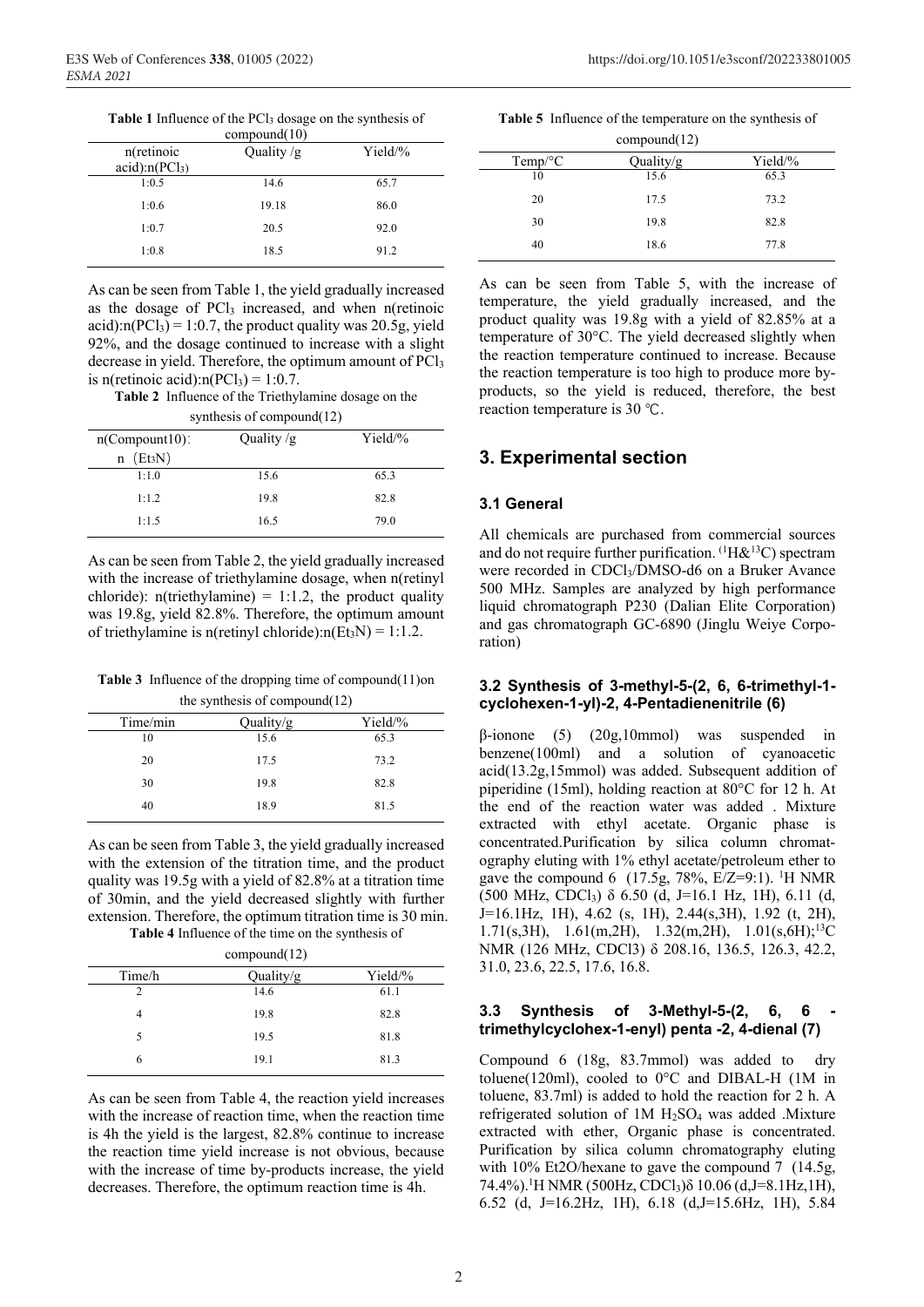(d,J=8.13Hz,1H),2.3 (s,3H), 2.01 (m, 2H),1.65(s, 3H), 1.60 (m, 2H),1.45 (m,2H),1.12 (s,6H); 13C NMR (126 MHz, CDCl3) δ 136.2, 132.5, 128.8, 46.5, 36.5, 30.6,23.2,18.6, 11.4.

#### **3.4 Synthesis of all-trans retinoic acid methyl ester (8)**

A slurry of n-BuOK(5.6g,49.6mmol) was in MeOH(80ml) at 0 °C.Methyl 3-methyl-2-butenoate (7.9g, 33mmol) was added.After stirring for 30 min. Compound 7 (7.4 g, 49.5 mmol) was added react for 18 h at 30 °C. The solvent methanol is removed in a vacuum and then water is added. Mixture extracted with methyl tert-butyl ether, Organic phase is concentrated. Purification by silica column chromatography eluting with 5% EtOAc/hexane to gave the compound 8 (6.4g, 62%, E/Z=12:1). <sup>1</sup>H NMR (500 MHz, DMSO)  $\delta$  7.07 (dd, J = 15.0, 11.6 Hz, 1H), 6.42 (d,  $J = 15.1$  Hz, 1H), 6.23 (dt,  $J = 36.5$ , 16.1 Hz, 3H), 5.85 (s, 1H), 3.62 (s, 3H), 2.30 (s, 3H), 2.04-1.95 (m, 5H), 1.69 (s, 3H), 1.62-1.52 (m, 2H), 1.48-1.38 (m, 2H), 1.01 (s, 6H);13C NMR (126 MHz, DMSO) δ 166.62, 152.74, 139.38, 137.21, 136.89, 135.02, 131.49, 129.75, 129.51, 128.01, 117.74, 50.73, 33.82, 32.57, 28.76, 21.47, 18.67, 13.49, 12.59.

#### **3.5 Synthesis of all-trans retinoic acid (9)**

Compound 8 (5g, 16mmol)was added to MeOH(60ml), followed by NaOH(2M 20ml) and the temperature was raised to 60 °C for 2 h, neutralized with 1M HCl and extracted with dichloroethane. Organic phase is concentrated. Recrystallisation with methanol to give compound 9 (4.0g, 82.4%). <sup>1</sup>H NMR (500 MHz, DMSO)  $\delta$  12.03 (s, 1H), 7.02 (s, 1H), 6.40 (d, J = 15.1 Hz, 1H), 6.19 (t,  $J = 24.8$  Hz, 3H), 5.77 (s, 1H), 2.28 (s, 3H), 2.01  $(dd, J = 14.7, 8.8 Hz, 2H), 1.98 (s, 3H), 1.69 (s, 3H), 1.59$  $(s, 2H)$ , 1.43  $(s, 2H)$ , 1.04  $(d, J = 27.5 \text{ Hz}, 6H)$ ; <sup>13</sup>C NMR (126 MHz, DMSO) δ 167.76, 151.61, 138.89, 137.22, 136.92, 135.40, 130.80, 129.84, 129.42, 127.78, 119.41, 33.82, 32.57, 28.77, 21.48, 18.68, 13.37, 12.57.

#### **3.6 Synthesis of 3, 7-dimethyl-9-(2, 6, 6-trimethyl-1-cyclohexen-1-yl) nona -2, 4, 6, 8- tetraenoyl chloride (10)**

Compound 9 (4 g, 14 mmol) was added to toluene (20 mL) and PCl<sub>3</sub> (1.38 g, 10 mmol) was added dropwise at  $0^{\circ}$ C, then the temperature was raised to 30°C for 1 h. At the end of the reaction, the reaction was partitioned and the phosphite was separated to give compound 10 (3.92g, 92%). (Note: Compound 10 is used directly in the next step without treatment).

#### **3.7 Synthesis of 1-hydroxy- 3,3-dimethylbutan-2 ketone (11)**

To the flask was added a 1-chloro-3,3-dimethylbutan-2 one(2.7g 20 mmol), 72 g of water, stirred well and then warmed up to 50°C in a water bath. 45.2 g of aqueous sodium hydroxide solution with a mass fraction of 20%

was added dropwise and the reaction was held for 6 hours after the dropwise addition, and the end point was detected by gas chromatography. The organic phase was extracted with ethyl acetate three times, the solvent was evaporated under reduced pressure, and the organic phase was combined and washed with 10% aqueous sodium chloride solution, dried over anhydrous sodium sulfate, filtered, and the filtrate was distilled under reduced pressure to obtain compound  $11(1.95g, 84\%)$ .<sup>1</sup>H NMR (500 MHz, DMSO)  $\delta$  4.82(s 1H), 4.56(d, J = 6.0 Hz, 2H),1.19(s, 9H); 13C NMR (126 MHz, DMSO) δ 213.0,64.2,41.5,26.5.

#### **3.8 Synthesis of hydroxyl-pinacolone retinoate (12)**

Under Ar. To a solution of 1-hydroxy-3,3-dimethyl-2 butanone (3.5g,30mmol)in toluene(40ml) was added dry Et3N (2.4g,23.3mol). Add compound 10 (6.7g,20mmol) dropwise at 0°C. Reacted at 30 °C for 6 h.The salts were filtered off and then concentrated. The residue was added to anhydrous ethanol and a yellow solid was precipitated to obtain compound 12 (6.5g, 82%). <sup>1</sup>H NMR (500 MHz, DMSO)  $\delta$  7.12 (dd, J = 15.1, 11.5 Hz, 1H), 6.49 (d, J = 15.1 Hz, 1H), 6.30 (t,  $J = 16.0$  Hz, 2H), 6.20 (d,  $J = 16.1$ Hz, 1H), 5.95 (s, 1H), 5.05 (s, 2H), 2.40 – 2.23 (m, 3H),  $2.10 - 1.94$  (m, 5H), 1.73 (d, J = 17.9 Hz, 3H), 1.59 (d, J  $= 6.0$  Hz, 2H), 1.47 (dd, J = 7.5, 3.9 Hz, 2H), 1.16 (s, 9H), 1.04 (s, 6H); 13C NMR (126 MHz, DMSO) δ 208.16, 167.51, 156.58, 139.98, 137.64, 137.24, 135.16, 132.01, 130.21, 130.04, 128.54, 119.13, 64.62, 42.54, 34.15, 32.97, 29.18, 26.03, 21.87, 19.07, 13.97, 12.95. Infrared spectra are shown in Figure 4.



**Figure 4.** IR of the compound 12

## **4. Conclusion**

The intermediate retinoic acid was synthesised through a series of reactions using β-ionone as the starting material and further synthesised as hydroxyl-pinacolone retinoate. In the process of synthesizing retinoic acid, methyl 3 methyl-2-butenoate was used as C6 module to reduce the synthesis steps and helps to increase the yield.